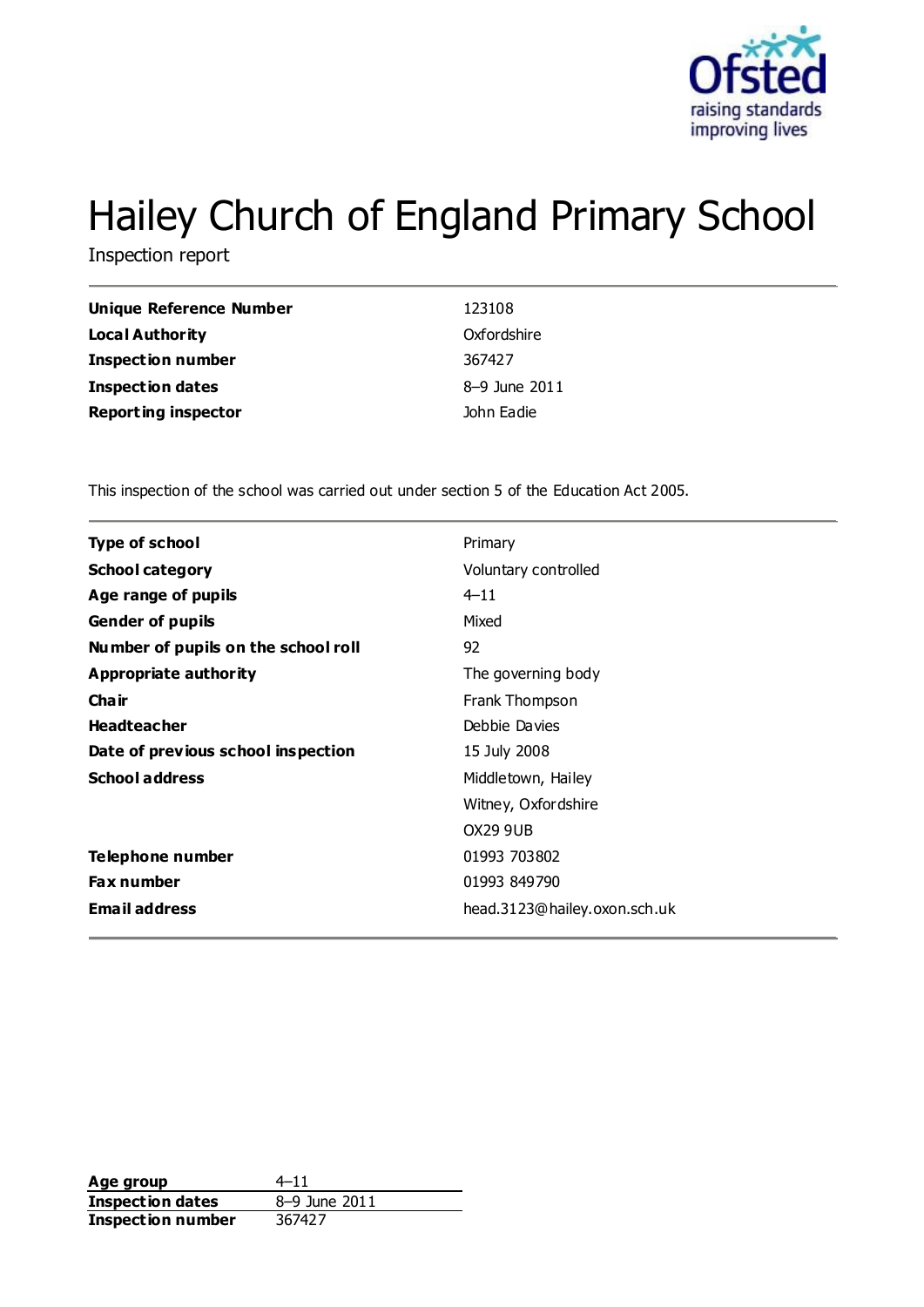The Office for Standards in Education, Children's Services and Skills (Ofsted) regulates and inspects to achieve excellence in the care of children and young people, and in education and skills for learners of all ages. It regulates and inspects childcare and children's social care, and inspects the Children and Family Court Advisory Support Service (Cafcass), schools, colleges, initial teacher training, work-based learning and skills training, adult and community learning, and education and training in prisons and other secure establishments. It assesses council children's services, and inspects services for looked after children, safeguarding and child protection.

Further copies of this report are obtainable from the school. Under the Education Act 2005, the school must provide a copy of this report free of charge to certain categories of people. A charge not exceeding the full cost of reproduction may be made for any other copies supplied.

If you would like a copy of this document in a different format, such as large print or Braille, please telephone 0300 123 4234, or email **[enquiries@ofsted.gov.uk](mailto:enquiries@ofsted.gov.uk)**.

You may copy all or parts of this document for non-commercial educational purposes, as long as you give details of the source and date of publication and do not alter the documentation in any way.

To receive regular email alerts about new publications, including survey reports and school inspection reports, please visit our website and go to 'Subscribe'.

Royal Exchange Buildings St Ann's Square Manchester M2 7LA T: 0300 123 4234 Textphone: 0161 618 8524 E: **[enquiries@ofsted.gov.uk](mailto:enquiries@ofsted.gov.uk)**

W: **[www.ofsted.gov.uk](http://www.ofsted.gov.uk/)**

© Crown copyright 2011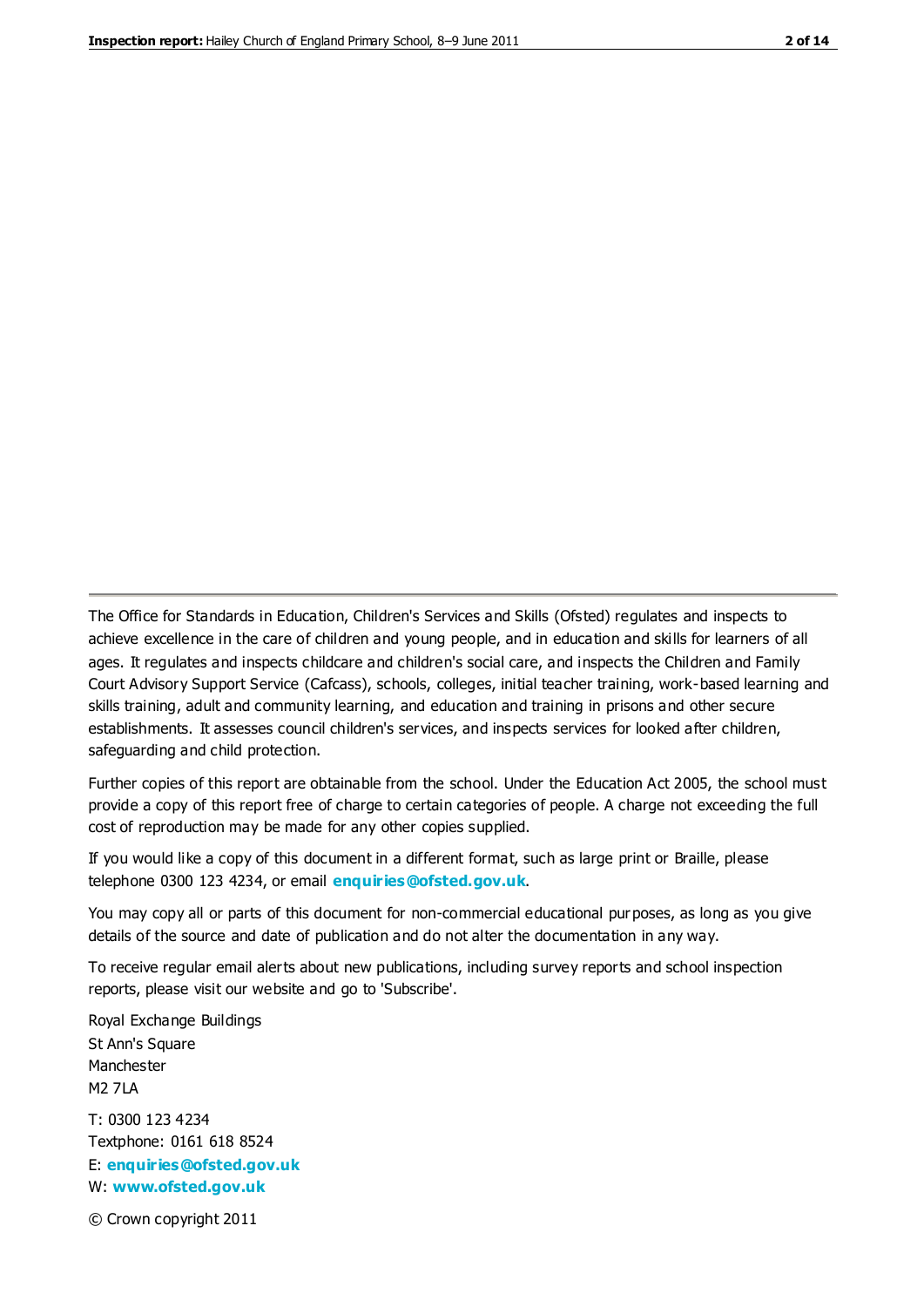# **Introduction**

This inspection was carried out by two additional inspectors. They observed ten lessons or part lessons and observed six teachers, including two visiting music teachers. Inspectors held meetings with leaders and managers, staff, pupils, the Chair of the Governing Body and the governor responsible for safeguarding. They observed the school's work and looked at a variety of documentation, including the school's improvement plan, policies and procedures, particularly those concerning safeguarding. Inspectors looked at the data showing the progress that pupils are making and evidence from the school's own monitoring as well as that of the School Improvement Partner. Questionnaires returned by 28 parents and carers were analysed, as were those completed by 45 pupils in Years 3 to 6 and 11 staff.

The inspection team reviewed many aspects of the school's work. It looked in detail at a number of key areas.

- Whether pupils' progress is good for all groups of learners, as suggested by the school, or satisfactory, as implied by published data.
- The effectiveness of strategies to raise pupils' attainment and accelerate their progress in mathematics.
- The accuracy of leaders' evaluation about the provision and outcomes for pupils with special educational needs and/or disabilities.

# **Information about the school**

Almost all pupils at this very small school come from White British backgrounds; the remainder are of mixed heritage. Although the proportion of pupils identified with special educational needs and/or disabilities is below average, it varies significantly between year groups and, for example, the proportion in the current Year 3 is well above average. The proportion of pupils known to be eligible for free school meals is well below average. The school hosts the village pre-school group in its Partnership Foundation Stage Unit, though the pre-school is not managed by the governors and is inspected separately. The Foundation Stage is made up of children in a Reception class. There has been some staff instability in the school due to illness during the last 18 months.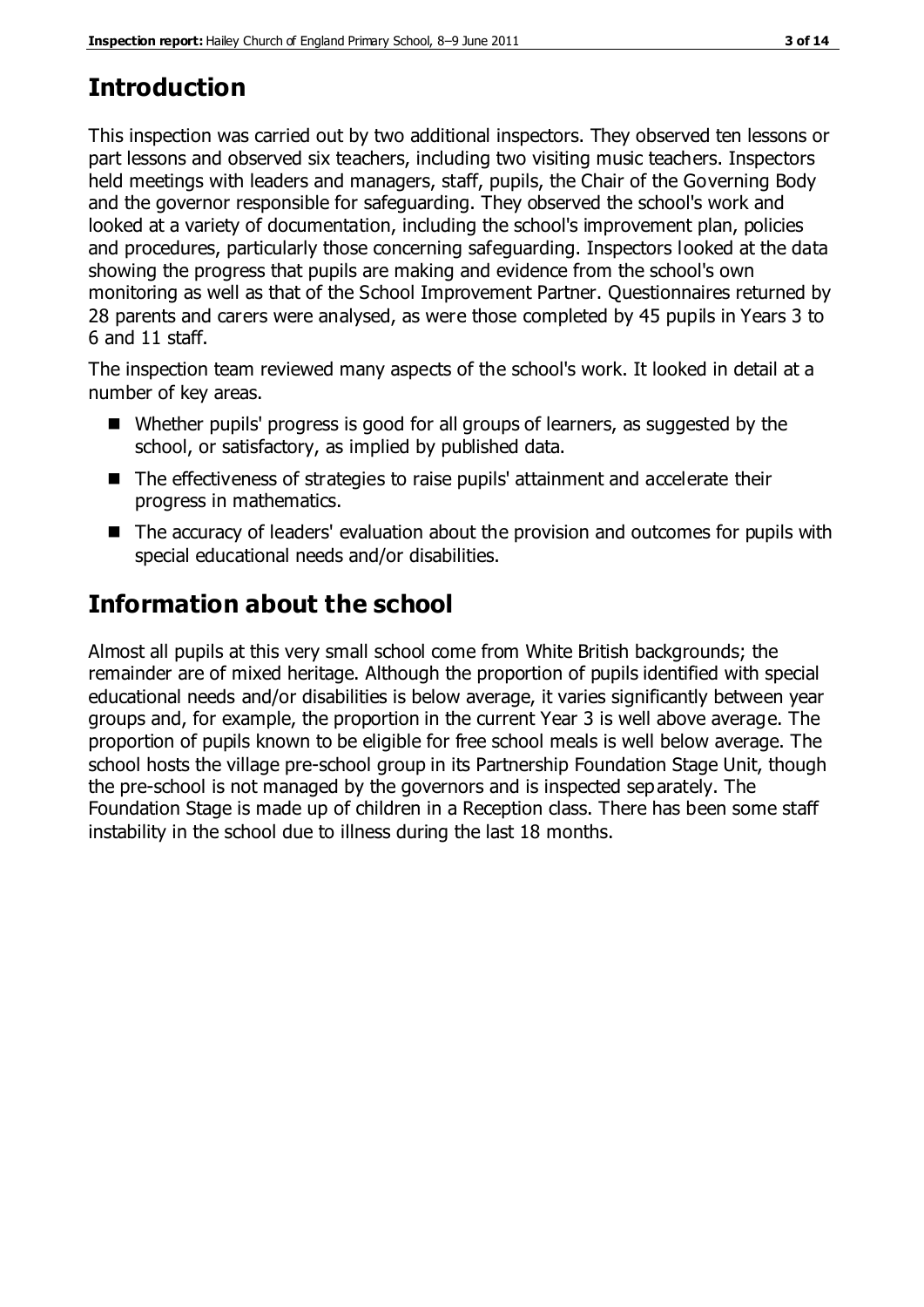# **Inspection judgements**

| Overall effectiveness: how good is the school? |  |
|------------------------------------------------|--|
|------------------------------------------------|--|

## **The school's capacity for sustained improvement 2**

## **Main findings**

This is a good school, which gives outstanding value for money. Pupils learn and achieve well. They are extremely successful in many aspects of their personal development. Rates of attendance are high, reflecting pupils' enjoyment of school. These many positive features lead to outstanding outcomes for pupils.

There are number of excellent features and perhaps the most significant of these is the outstanding care, guidance and support provided for pupils. This results in pupils feeling exceptionally safe and happy in school. They have an extremely good awareness of what constitutes an unsafe situation. A pupil perceptively said, 'There's no real bullying. Friends argue, but you're always going to get that, aren't you?' Pupils agree that there is always someone to whom they can turn if they have a problem. The care also extends to families; as a parent said, 'All staff go out of their way to support not only the pupil, but the family as a whole.' The school also has an outstanding partnership with others to aid the care, guidance and support provided. It makes excellent use of outside agencies when necessary, to support potentially vulnerable pupils and their families. This use of external support also extends to the curriculum, where the school takes a leading role in the local group of schools and uses expertise from local secondary schools very well to enhance the curriculum in subjects such as art, French and physical education.

Pupils behave extremely well, caring for each other sensitively and being very aware of the needs of others. This was demonstrated well during a lesson in Years 1 and 2; when a pupil said to her neighbour, 'Can you help me?' he immediately responded, 'Yes, of course! What do you need?' Pupils have adopted healthy lifestyles tremendously well, acting as ambassadors for their knowledge, as when some were the only primary school pupils selected to give a dance presentation to demonstrate how exercise can enhance a healthy lifestyle to Oxfordshire headteachers. Pupils make a very significant contribution to the smooth running of the school and further afield, willingly taking on responsibilities and, for example, being involved in 'Project Hailey', which is a community project that has been focusing on the development of the recreation areas in and around Hailey. Attendance figures have been high for the last three years, largely because pupils enjoy school so much. A shortcoming in pupils' cultural development is that they have a limited awareness of the multicultural nature of British society, largely due to the monocultural nature of the locality. The school has plans to address this by linking with a school in a more ethnically diverse area.

As a result of good teaching, effective self-evaluation and strong leadership, pupils' attainment has improved significantly and is above average. All pupils in the current Year 6 are expected to reach the required Level 4 in English and mathematics, with many on track to reach the higher Level 5. This is particularly so in mathematics, where the school's strategies have been very successful and more than two thirds of the current Year 6 are

| 2 |  |
|---|--|
|   |  |
|   |  |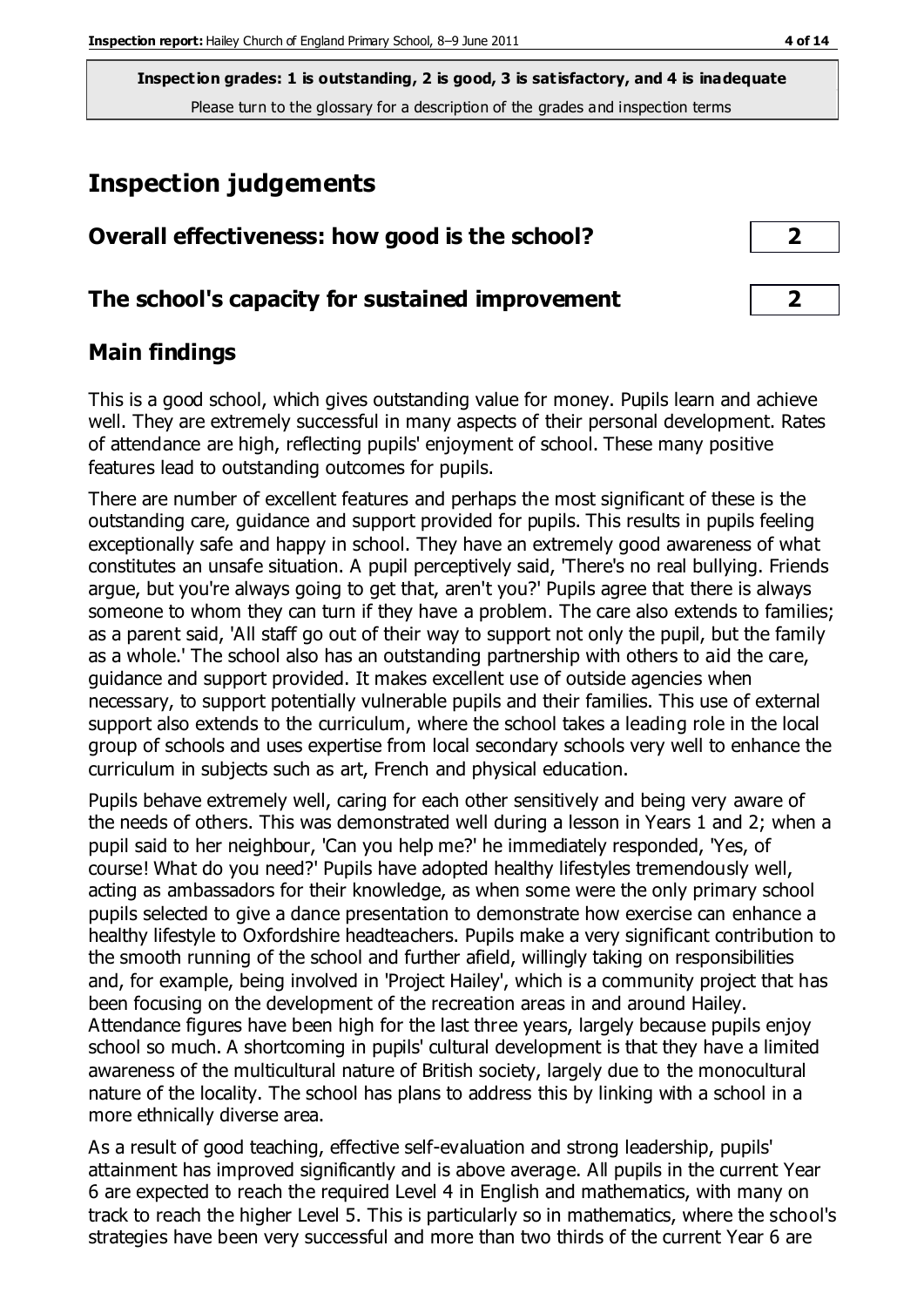expected to attain Level 5. Data and classroom observations show that pupils throughout the school are making good progress. This is also the case for pupils with special educational needs and/or disabilities, who, as a result of effective evaluation of their needs and extremely careful plans for their learning, make at least good progress.

Leaders know that the next stage in improving pupils' progress further is to ensure that in all lessons, pupils do not spend too long listening, but are quickly involved in tasks that will extend their learning. Good procedures are in place for assessing pupils' progress, but these are not yet fully embedded, so that occasionally pupils are not always given work that closely matches their needs and abilities, and these features are the main reasons why teaching and learning are not yet outstanding overall. Nonetheless, overall all groups of learners achieve well.

The headteacher has quickly and effectively communicated her vision for the school and there is a good shared commitment to continued improvement. For instance, all staff said on their questionnaires that they know and are involved in what the school is trying to achieve. The governing body share this vision and are becoming increasingly involved in monitoring the school's effectiveness and helping in the drive for improvement. All staff and governors are involved in processes of evaluating the school's effectiveness and a very accurate picture has been built of strengths and areas for development. Bearing in mind the improvements made since the last inspection, which include pupils' faster progress, and higher attainment, the school's capacity for sustained improvement is good.

#### **What does the school need to do to improve further?**

- Accelerate pupils' progress and learning to become outstanding by ensuring that in all lessons:
	- pupils spend less time listening and more time actively engaged in tasks that further extend their learning
	- pupils always receive work that is closely matched to their abilities and that it fully challenges them.
- Broaden pupils' awareness of the diversity of cultures in the United Kingdom, by providing more first-hand experiences.

# **Outcomes for individuals and groups of pupils 1**

Pupils thoroughly enjoy their learning and they achieve well. As a pupil said, 'Lessons are exciting!' This was often in evidence during observations, for instance when the pupils in Years 5 and 6 were tackling mathematical number problems. They were thoroughly involved and engaged in their challenging activities. There was a buzz of interested discussion as pupils decided what, for example, the factors of a four digit number might be. This was also evident in a lesson in Years 3 and 4, where the pupils were looking at poetry and were engaged well in deciding what methods the poet might use to make the poem amusing. Pupils showed good recall of previous learning, for example being able to come up with the term 'homonyms', which were one feature of the poem used as an example. Enjoyment was evident as pupils analysed the poems.

In the last year, pupils' progress and learning have accelerated and become more even. As a result, their progress is now consistently good through the school. In particular, the

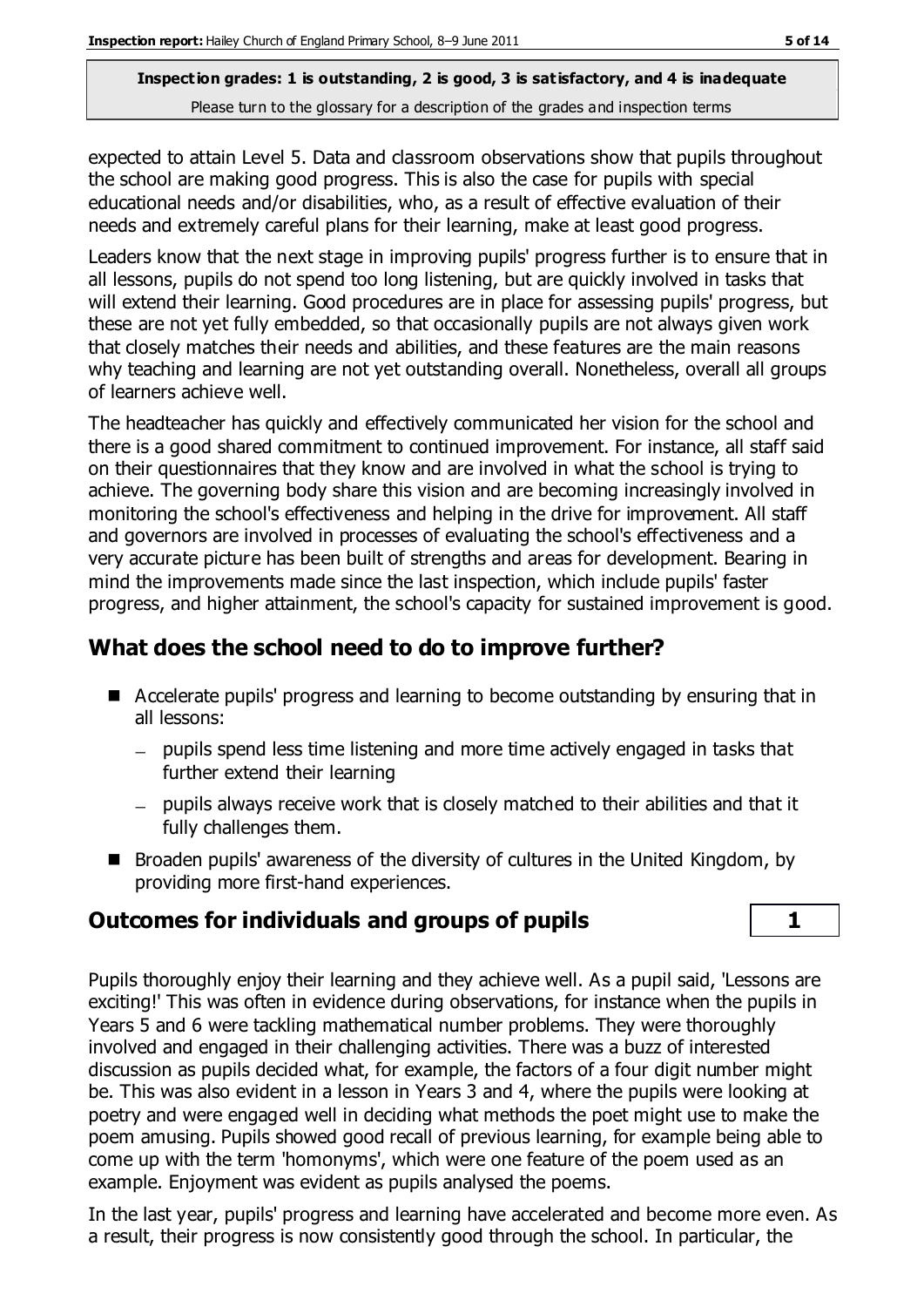school's assessments show that the current Year 6 have made good, and for many pupils outstanding, progress from their scores in Year 2. The school keeps a very close check on the progress of pupils with special educational needs and/or disabilities and this group make good progress, with several of these pupils make exceptional progress relative to their abilities. Their progress is the same as their classmates because clear plans are made for their future learning and they are supported well.

Pupils are being prepared well for their future and are developing very good workplace skills, for example by working independently and in groups. However, this is not yet excellent, as sometimes pupils spend too much time listening and less time actively engaged in tasks that further extend their learning Their basic skills are being developed well, though opportunities to use information and communication technology in other subjects are limited by the numbers of computers in each class. Pupils' spiritual, moral and social development is excellent and they have a good understanding of the different cultures and religions around the world. However, they have limited opportunities to understand the diversity within the United Kingdom, so their overall spiritual, moral, social and cultural development is good rather than outstanding.

| Pupils' achievement and the extent to which they enjoy their learning                                                     | $\overline{\mathbf{2}}$ |
|---------------------------------------------------------------------------------------------------------------------------|-------------------------|
| Taking into account:<br>Pupils' attainment <sup>1</sup>                                                                   | 2                       |
| The quality of pupils' learning and their progress                                                                        | 2                       |
| The quality of learning for pupils with special educational needs and/or disabilities<br>and their progress               | 2                       |
| The extent to which pupils feel safe                                                                                      | 1                       |
| Pupils' behaviour                                                                                                         | 1                       |
| The extent to which pupils adopt healthy lifestyles                                                                       | 1                       |
| The extent to which pupils contribute to the school and wider community                                                   | 1                       |
| The extent to which pupils develop workplace and other skills that will contribute to<br>their future economic well-being | $\overline{\mathbf{2}}$ |
| Taking into account:<br>Pupils' attendance <sup>1</sup>                                                                   | 1                       |
| The extent of pupils' spiritual, moral, social and cultural development                                                   | 2                       |

These are the grades for pupils' outcomes

<sup>1</sup> The grades for attainment and attendance are: 1 is high; 2 is above average; 3 is broadly average; and 4 is low

# **How effective is the provision?**

The quality of teaching is good. The school has worked hard in recent years to improve systems of assessment. This has meant that teachers now have more responsibility for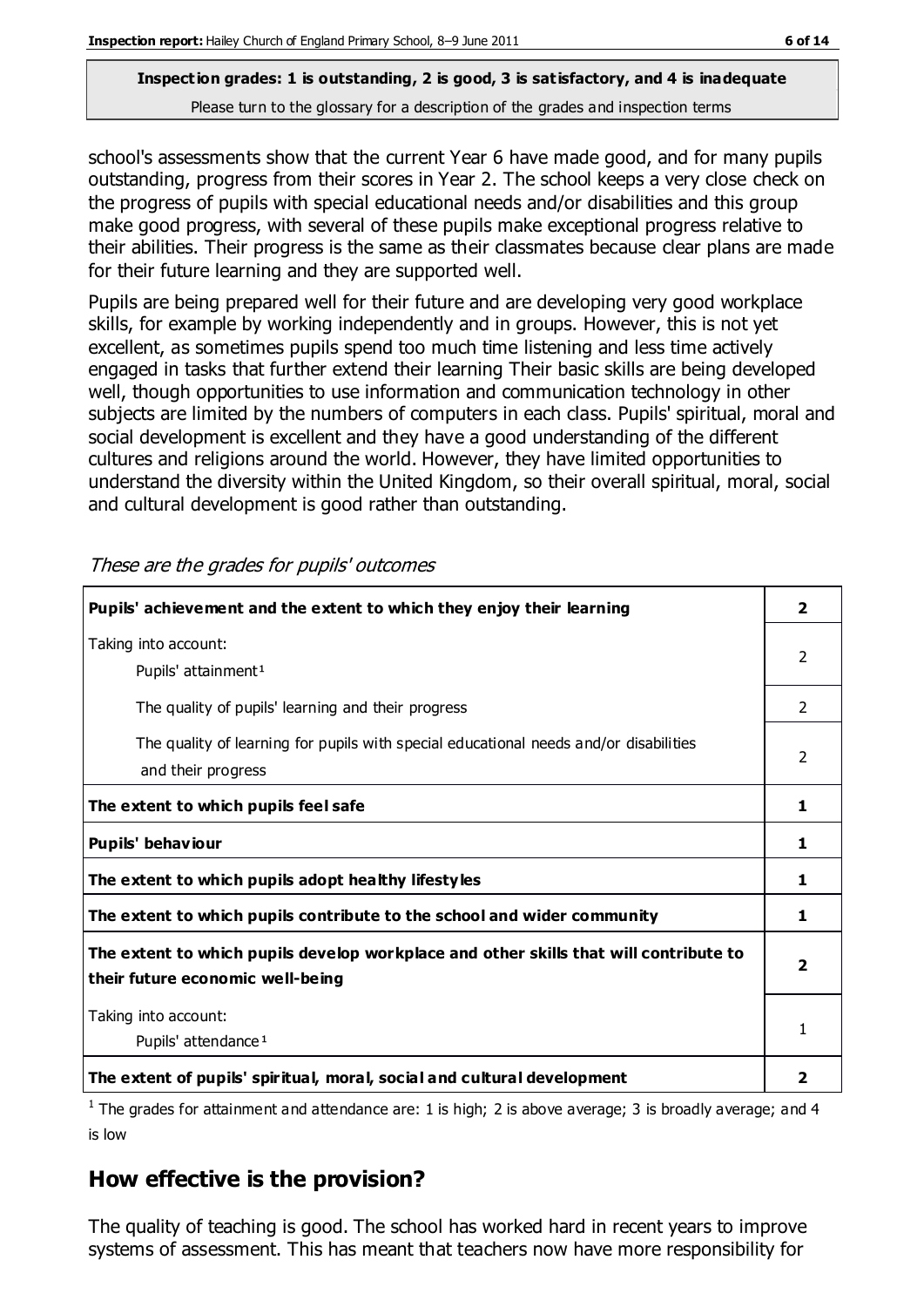checking on the progress of the pupils in their classes. They are therefore good at identifying any in danger of falling behind and good strategies are put in place to help these pupils catch up. This more accurate assessment also means that teachers are better able to set work appropriate to pupils' needs. However, this is not yet fully embedded and there are times when work is not consistently challenging for pupils of all ability levels.

The curriculum is enhanced well by a range of other opportunities and pupils particularly enjoy the visits linked to the topics that they are covering. During the inspection, pupils in Years 3 and 4 had a string lesson and those in Years 5 and 6 were learning brass instruments. These lessons were conducted by visiting teachers and the resulting playing was testimony to their expertise and the enjoyment of the pupils. The school has made a good start at redesigning the curriculum, using a topic approach. This is already having benefits in terms of pupils' engagement and enjoyment, but is not yet sufficiently developed. For instance, although literacy skills are practised well in other subjects, skills in mathematics and information and communication technology are not used so frequently in other subjects.

| The quality of teaching                                                                                    |  |
|------------------------------------------------------------------------------------------------------------|--|
| Taking into account:<br>The use of assessment to support learning                                          |  |
| The extent to which the curriculum meets pupils' needs, including, where relevant,<br>through partnerships |  |
| The effectiveness of care, guidance and support                                                            |  |

These are the grades for the quality of provision

# **How effective are leadership and management?**

The staff team, very ably led by the headteacher, have worked hard in their drive to improve provision and pupils' progress and attainment. The governing body has supported well and is increasingly involved in shaping the direction of the school. Governors are actively engaged in monitoring many aspects of the school's effectiveness and take a knowledgeable and keen interest in pupils' progress. There is an evident sense of purpose and ambition shared by all staff and governors and they are all very keen to make that next step forward to being outstanding.

Safeguarding policies and procedures are rigorous. The headteacher is qualified to deliver safeguarding training to other schools in the locality, although this has not yet taken place. Parents and carers are consulted and appreciate the messages about safety that their children learn at school. However, parents, carers and pupils are not yet fully involved in shaping provision in this area.

The school is an extremely cohesive community and is an integral part of the local community, hosting many community events and being involved in local projects, for example. An audit has been carried out and the school has identified the need to improve the promotion of community cohesion further afield to ensure that pupils learn more about the diverse range of cultures within the United Kingdom.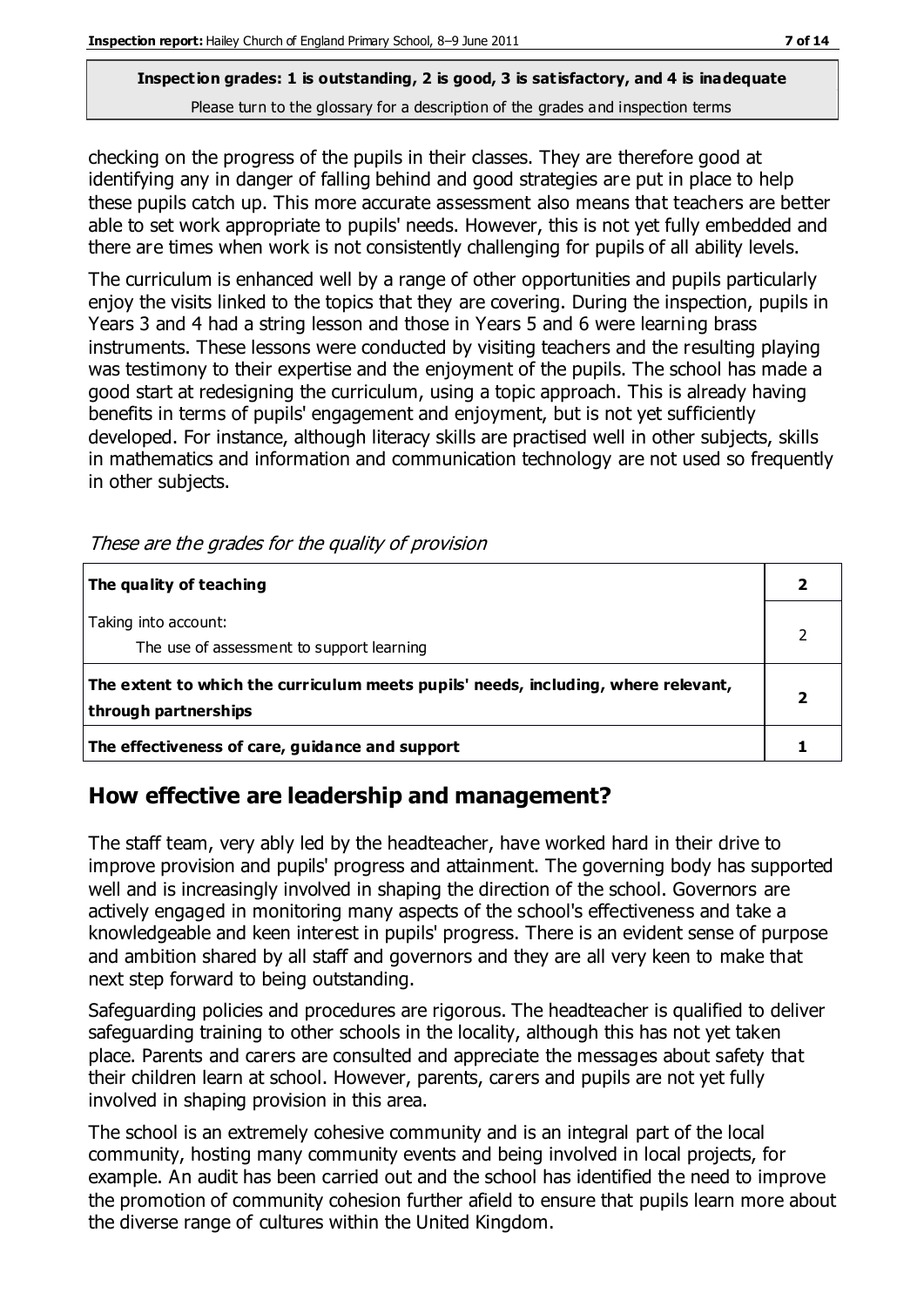Equality of opportunity has a high profile in the school and all are valued and their successes celebrated. Discrimination of any sort is not accepted and racial incidents are very rare as the school is almost entirely monocultural; a pupil said, 'People wouldn't do that in any case.'

These are the grades for leadership and management

| The effectiveness of leadership and management in embedding ambition and driving<br><i>improvement</i>                                                           | 2              |
|------------------------------------------------------------------------------------------------------------------------------------------------------------------|----------------|
| Taking into account:<br>The leadership and management of teaching and learning                                                                                   | $\mathcal{P}$  |
| The effectiveness of the governing body in challenging and supporting the<br>school so that weaknesses are tackled decisively and statutory responsibilities met | 2              |
| The effectiveness of the school's engagement with parents and carers                                                                                             | $\overline{2}$ |
| The effectiveness of partnerships in promoting learning and well-being                                                                                           | 1              |
| The effectiveness with which the school promotes equality of opportunity and tackles<br>discrimination                                                           | 2              |
| The effectiveness of safeguarding procedures                                                                                                                     | $\overline{2}$ |
| The effectiveness with which the school promotes community cohesion                                                                                              | $\overline{2}$ |
| The effectiveness with which the school deploys resources to achieve value for money                                                                             |                |

# **Early Years Foundation Stage**

Children make good progress during their time in the Reception class. Despite some changes in staffing, their progress has not slowed. This continuity meant that the children quickly got used to the new faces and learning was not hampered. Children enjoy a good breadth of opportunities and a well-equipped, safe and secure and extremely spacious environment, both inside and outdoors. For instance, they were thoroughly enjoying learning outside with water, when the adults skilfully questioned them to take their learning forward. Questions such as, 'How many times will you have to empty this bottle into this container until it is full?' focused the children well.

The very close working partnership with the village pre-school, who share the premises and many learning opportunities, means that transition into Reception is easy as the children already know the environment and adults extremely well. For example, all the children came together while the Reception teacher introduced the topic of water safety and they were all enthralled as she read Sailor Bear. Children from both Reception and pre-school had good ideas to offer about how he should have acted to avoid the problems he had. The teacher plans for both settings, and then each decides on the learning activities they will use to address the topic.

Children's gains in learning are noted rigorously so that the teacher can keep a check to ensure that they are all making the same progress. However, checks are not made of relative progress between areas of learning to see where skills are being learned more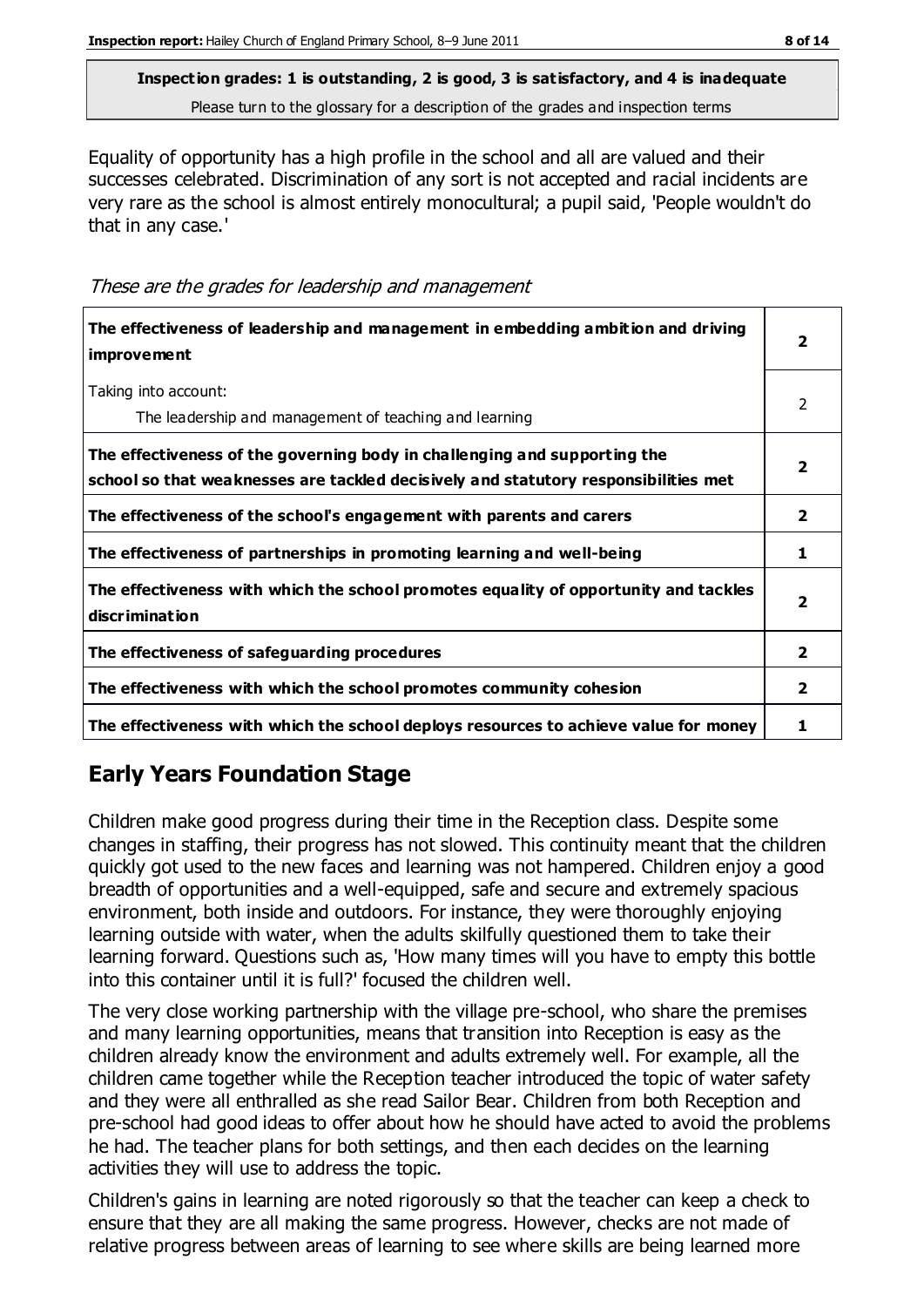quickly or more slowly. This means that children are making faster progress in some areas than others. For instance, they are developing a knowledge of the sounds that letters make (phonic skills) significantly faster than pre-writing skills. The setting is led and managed well, with a very close relationship between all adults contributing to its effectiveness.

These are the grades for the Early Years Foundation Stage

| <b>Overall effectiveness of the Early Years Foundation Stage</b>                      |  |
|---------------------------------------------------------------------------------------|--|
| Taking into account:<br>Outcomes for children in the Early Years Foundation Stage     |  |
| The quality of provision in the Early Years Foundation Stage                          |  |
| The effectiveness of leadership and management of the Early Years Foundation<br>Stage |  |

# **Views of parents and carers**

The response rate of questionnaire returns was not significantly different from the average. Parents and carers spoken to and on their questionnaires were extremely positive about the school. They said such things as, 'My child loves going to school. The day seems full of activities and there are many trips and activities to support the curriculum.' And, 'We could not wish for a happier, more caring environment for our child.' No significant concerns were expressed.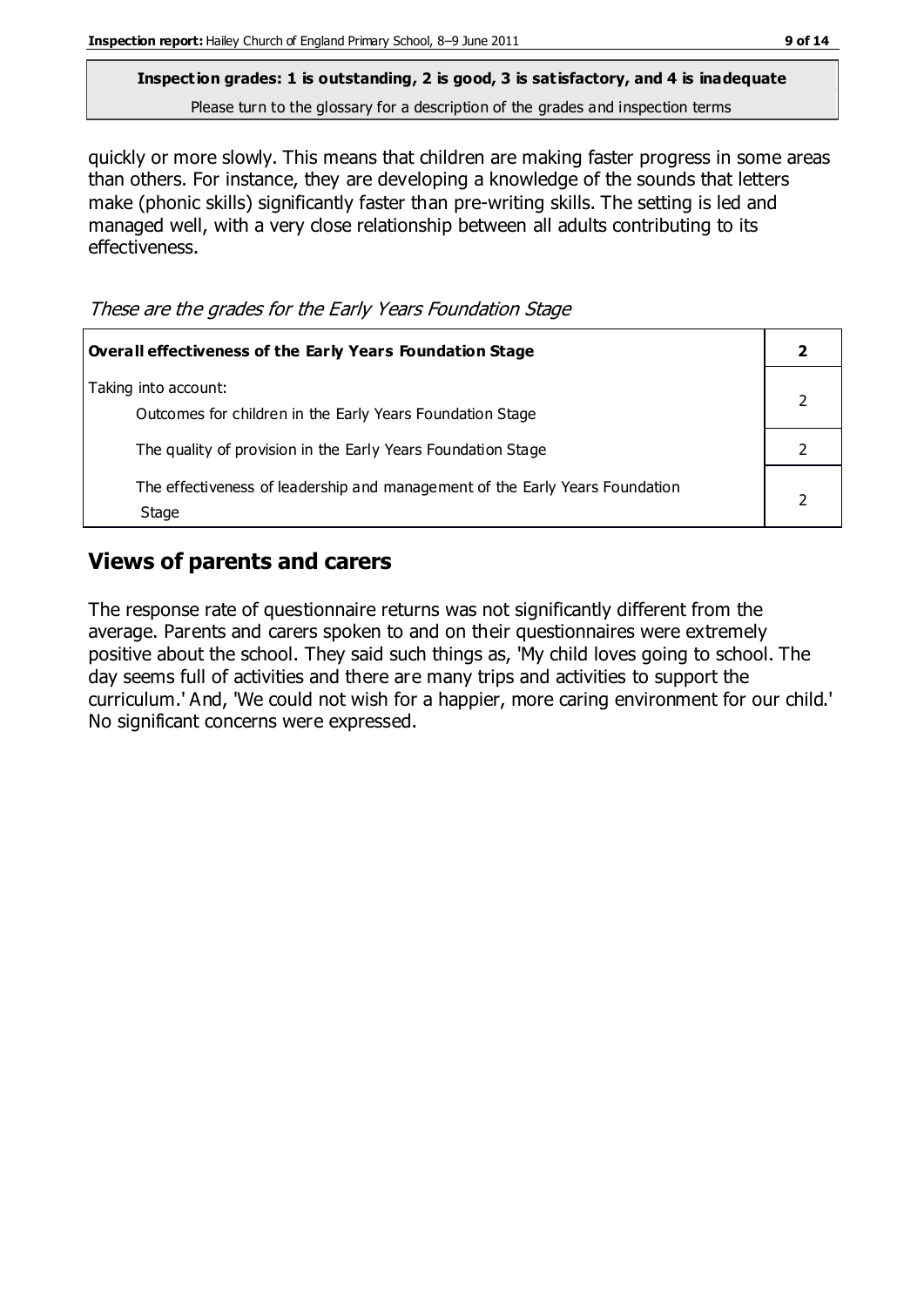#### **Responses from parents and carers to Ofsted's questionnaire**

Ofsted invited all the registered parents and carers of pupils registered at Hailey Church of England Primary School to complete a questionnaire about their views of the school.

In the questionnaire, parents and carers were asked to record how strongly they agreed with 13 statements about the school.

The inspection team received 28 completed questionnaires by the end of the on-site inspection. In total, there are 92 pupils registered at the school.

| <b>Statements</b>                                                                                                                                                                                                                                       | <b>Strongly</b><br>agree |               |              | <b>Agree</b>  |                | <b>Disagree</b> |              | <b>Strongly</b><br>disagree |  |
|---------------------------------------------------------------------------------------------------------------------------------------------------------------------------------------------------------------------------------------------------------|--------------------------|---------------|--------------|---------------|----------------|-----------------|--------------|-----------------------------|--|
|                                                                                                                                                                                                                                                         | <b>Total</b>             | $\frac{0}{0}$ | <b>Total</b> | $\frac{1}{2}$ | <b>Total</b>   | $\frac{1}{2}$   | <b>Total</b> | $\frac{1}{2}$               |  |
| My child enjoys school                                                                                                                                                                                                                                  | 18                       | 64            | 10           | 36            | 0              | 0               | $\mathbf 0$  | $\mathbf 0$                 |  |
| The school keeps my child<br>safe                                                                                                                                                                                                                       | 20                       | 71            | 8            | 29            | 0              | 0               | $\mathbf 0$  | $\mathbf 0$                 |  |
| My school informs me about<br>my child's progress                                                                                                                                                                                                       | 9                        | 32            | 19           | 68            | 0              | 0               | $\mathbf 0$  | $\mathbf 0$                 |  |
| My child is making enough<br>progress at this school                                                                                                                                                                                                    | $\overline{7}$           | 25            | 20           | 71            | 0              | 0               | $\mathbf 0$  | $\mathbf 0$                 |  |
| The teaching is good at this<br>school                                                                                                                                                                                                                  | 10                       | 36            | 16           | 57            | 0              | 0               | 0            | $\mathbf 0$                 |  |
| The school helps me to<br>support my child's learning                                                                                                                                                                                                   | 9                        | 32            | 18           | 64            | 1              | 4               | 0            | $\mathbf 0$                 |  |
| The school helps my child to<br>have a healthy lifestyle                                                                                                                                                                                                | 10                       | 36            | 16           | 57            | 1              | $\overline{4}$  | 0            | $\pmb{0}$                   |  |
| The school makes sure that<br>my child is well prepared for<br>the future (for example<br>changing year group,<br>changing school, and for<br>children who are finishing<br>school, entering further or<br>higher education, or entering<br>employment) | 10                       | 36            | 16           | 57            | $\mathbf 0$    | 0               | $\mathbf 0$  | $\mathbf 0$                 |  |
| The school meets my child's<br>particular needs                                                                                                                                                                                                         | 10                       | 36            | 15           | 54            | 0              | $\mathbf 0$     | $\mathbf 0$  | $\mathbf 0$                 |  |
| The school deals effectively<br>with unacceptable behaviour                                                                                                                                                                                             | 9                        | 32            | 17           | 61            | 0              | 0               | $\mathbf 0$  | $\pmb{0}$                   |  |
| The school takes account of<br>my suggestions and concerns                                                                                                                                                                                              | 7                        | 25            | 18           | 64            | $\mathbf{0}$   | $\mathbf 0$     | $\mathbf{0}$ | $\mathbf{0}$                |  |
| The school is led and<br>managed effectively                                                                                                                                                                                                            | 10                       | 36            | 15           | 54            | $\overline{2}$ | $\overline{7}$  | $\mathbf 0$  | $\mathbf 0$                 |  |
| Overall, I am happy with my<br>child's experience at this<br>school                                                                                                                                                                                     | 15                       | 54            | 13           | 46            | 0              | 0               | $\mathbf 0$  | $\pmb{0}$                   |  |

The table above summarises the responses that parents and carers made to each statement. The percentages indicate the proportion of parents and carers giving that response out of the total number of completed questionnaires. Where one or more parents and carers chose not to answer a particular question, the percentages will not add up to 100%.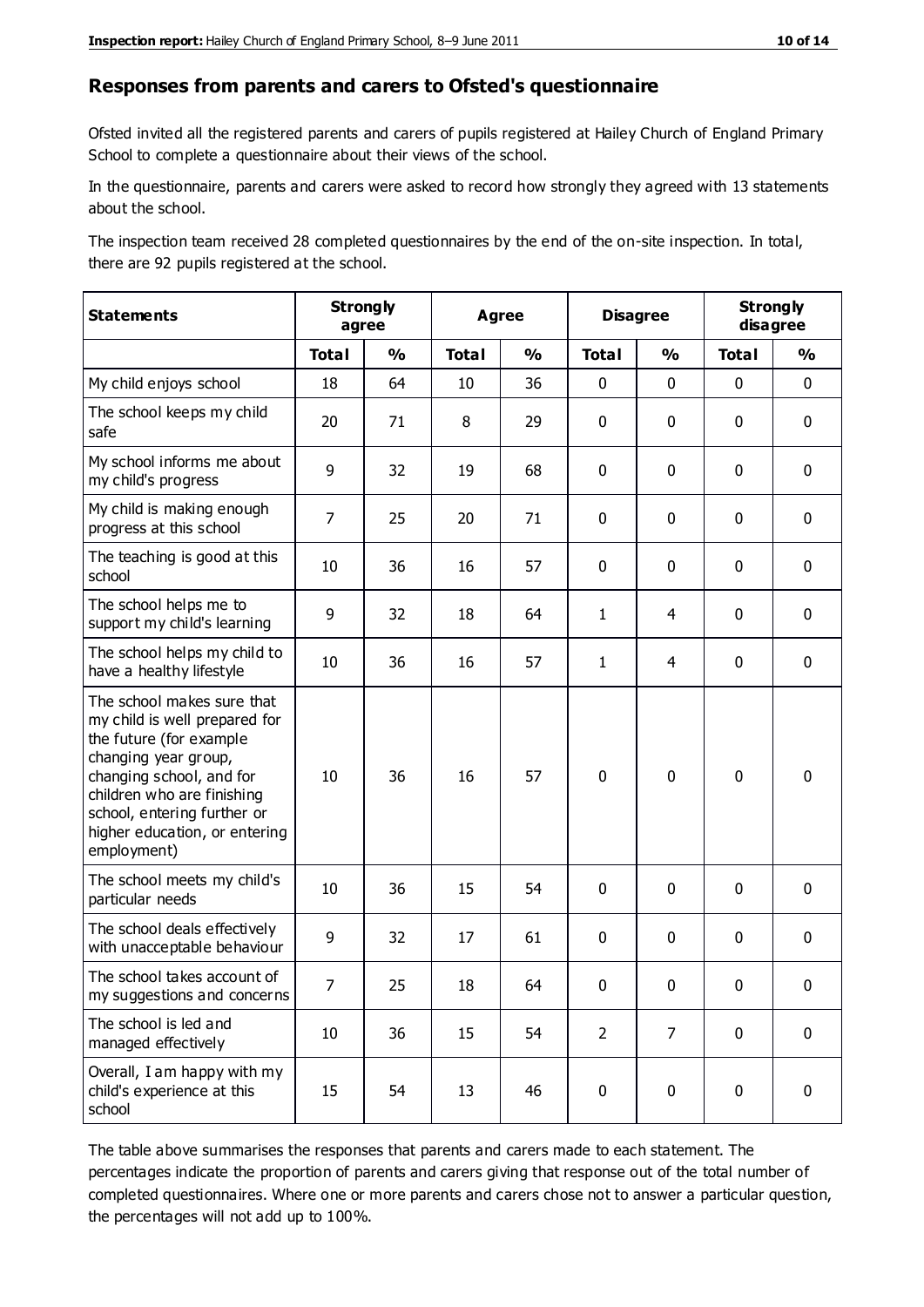# **Glossary**

| Grade   | <b>Judgement</b> | <b>Description</b>                                                                                                                                                                                                            |
|---------|------------------|-------------------------------------------------------------------------------------------------------------------------------------------------------------------------------------------------------------------------------|
| Grade 1 | Outstanding      | These features are highly effective. An outstanding school<br>provides exceptionally well for all its pupils' needs.                                                                                                          |
| Grade 2 | Good             | These are very positive features of a school. A school that<br>is good is serving its pupils well.                                                                                                                            |
| Grade 3 | Satisfactory     | These features are of reasonable quality. A satisfactory<br>school is providing adequately for its pupils.                                                                                                                    |
| Grade 4 | Inadequate       | These features are not of an acceptable standard. An<br>inadequate school needs to make significant improvement<br>in order to meet the needs of its pupils. Ofsted inspectors<br>will make further visits until it improves. |

## **What inspection judgements mean**

## **Overall effectiveness of schools**

|                       | Overall effectiveness judgement (percentage of schools) |      |                     |                   |
|-----------------------|---------------------------------------------------------|------|---------------------|-------------------|
| <b>Type of school</b> | <b>Outstanding</b>                                      | Good | <b>Satisfactory</b> | <b>Inadequate</b> |
| Nursery schools       | 46                                                      | 48   | 6                   |                   |
| Primary schools       | 6                                                       | 47   | 40                  | 7                 |
| Secondary schools     | 12                                                      | 39   | 38                  | 11                |
| Sixth forms           | 13                                                      | 42   | 41                  | 3                 |
| Special schools       | 28                                                      | 49   | 19                  | 4                 |
| Pupil referral units  | 14                                                      | 45   | 31                  | 10                |
| All schools           | 10                                                      | 46   | 37                  |                   |

New school inspection arrangements were introduced on 1 September 2009. This means that inspectors now make some additional judgements that were not made previously.

The data in the table above are for the period 1 September 2010 to 31 December 2010 and are consistent with the latest published official statistics about maintained school inspection outcomes (see **[www.ofsted.gov.uk](http://www.ofsted.gov.uk/)**).

The sample of schools inspected during 2010/11 was not representative of all schools nationally, as weaker schools are inspected more frequently than good or outstanding schools.

Percentages are rounded and do not always add exactly to 100.

Sixth form figures reflect the judgements made for the overall effectiveness of the sixth form in secondary schools, special schools and pupil referral units.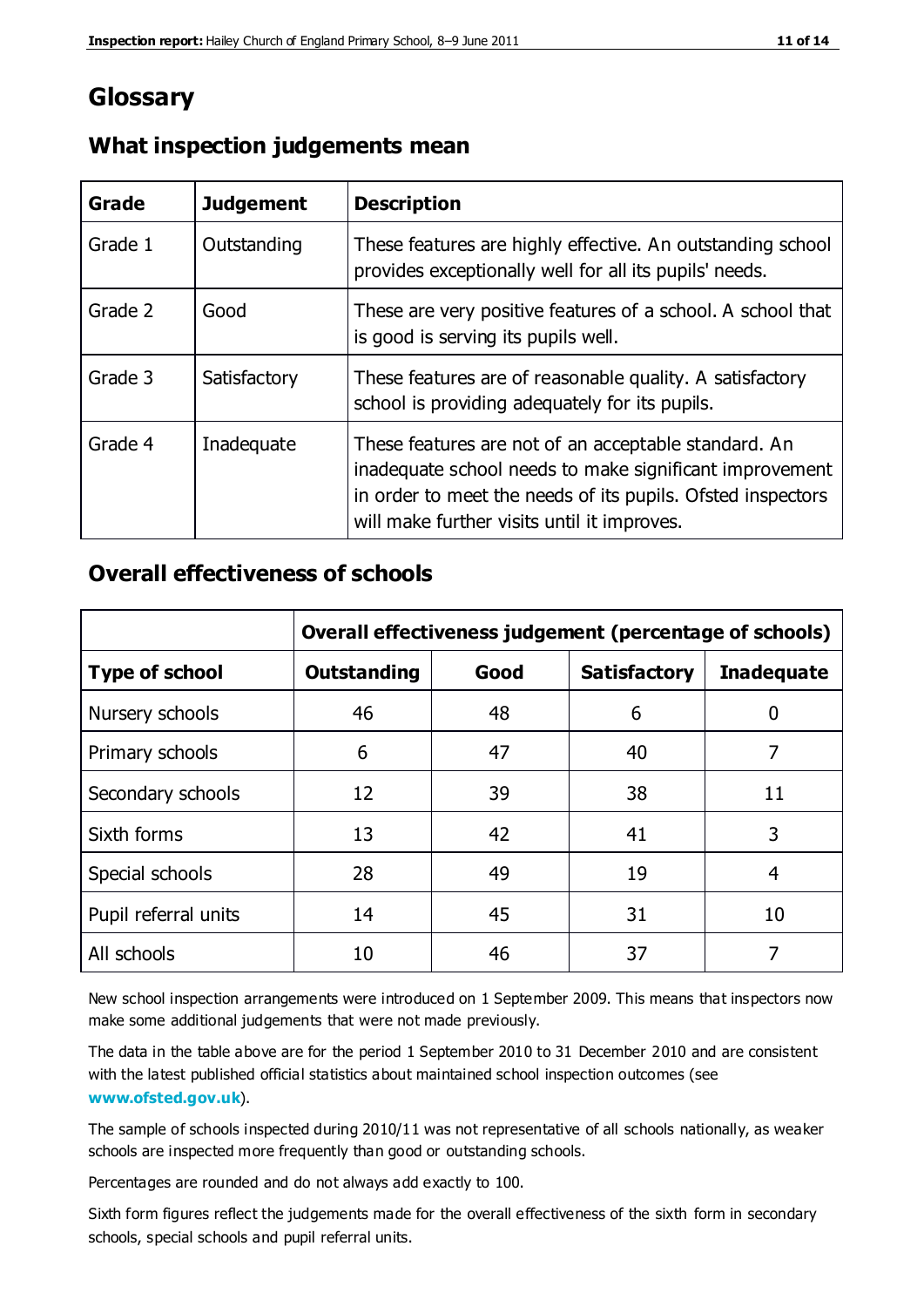# **Common terminology used by inspectors**

| Achievement:               | the progress and success of a pupil in their learning,<br>development or training.                                                                                                                                                          |
|----------------------------|---------------------------------------------------------------------------------------------------------------------------------------------------------------------------------------------------------------------------------------------|
| Attainment:                | the standard of the pupils' work shown by test and<br>examination results and in lessons.                                                                                                                                                   |
| Capacity to improve:       | the proven ability of the school to continue<br>improving. Inspectors base this judgement on what<br>the school has accomplished so far and on the quality<br>of its systems to maintain improvement.                                       |
| Leadership and management: | the contribution of all the staff with responsibilities,<br>not just the headteacher, to identifying priorities,<br>directing and motivating staff and running the school.                                                                  |
| Learning:                  | how well pupils acquire knowledge, develop their<br>understanding, learn and practise skills and are<br>developing their competence as learners.                                                                                            |
| Overall effectiveness:     | inspectors form a judgement on a school's overall<br>effectiveness based on the findings from their<br>inspection of the school. The following judgements,<br>in particular, influence what the overall effectiveness<br>judgement will be. |
|                            | The school's capacity for sustained<br>improvement.                                                                                                                                                                                         |
|                            | Outcomes for individuals and groups of pupils.                                                                                                                                                                                              |
|                            | The quality of teaching.                                                                                                                                                                                                                    |
|                            | The extent to which the curriculum meets<br>pupils' needs, including, where relevant,<br>through partnerships.                                                                                                                              |
|                            | The effectiveness of care, guidance and<br>support.                                                                                                                                                                                         |
| Progress:                  | the rate at which pupils are learning in lessons and<br>over longer periods of time. It is often measured by<br>comparing the pupils' attainment at the end of a key                                                                        |

stage with their attainment when they started.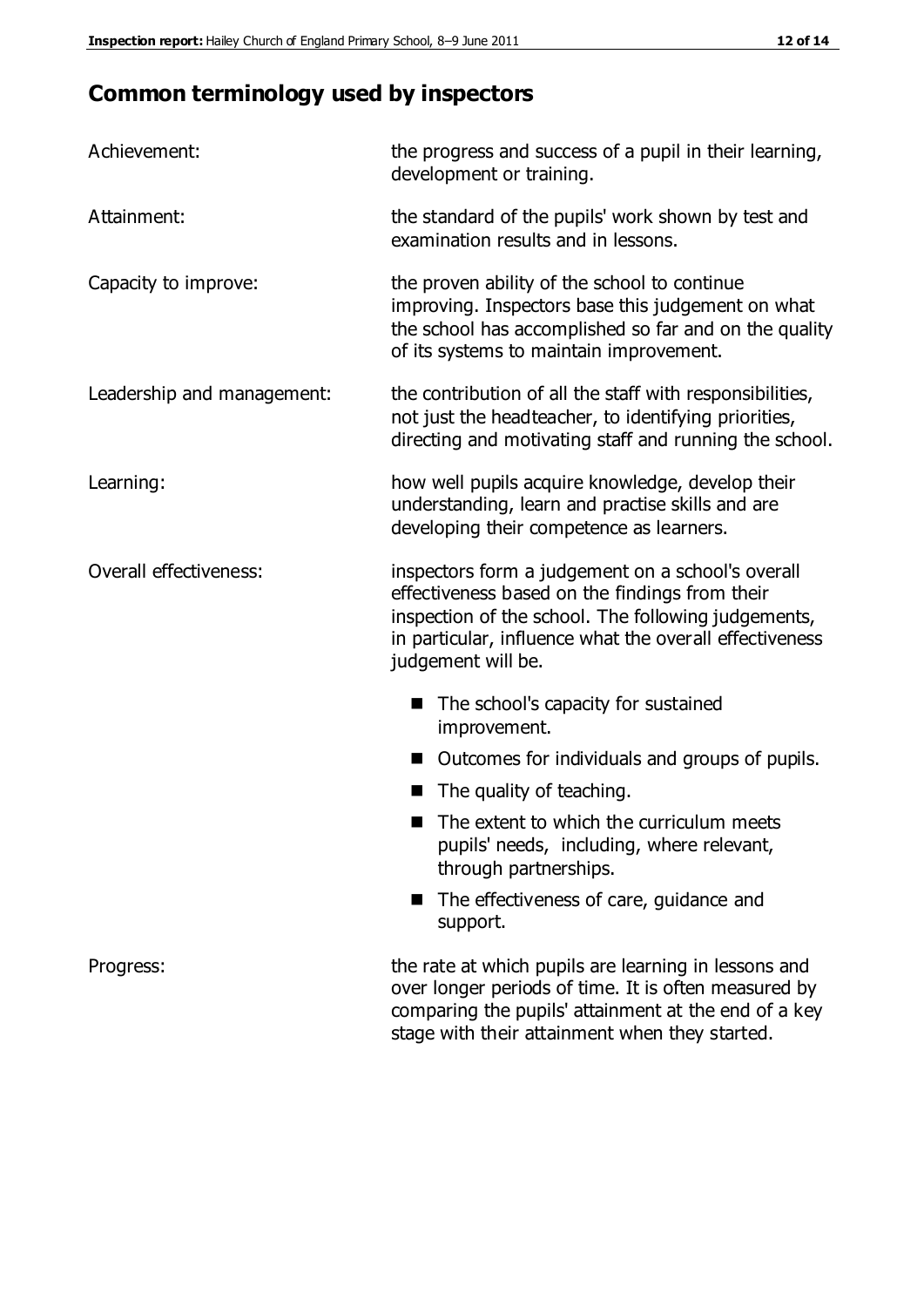#### **This letter is provided for the school, parents and carers to share with their children. It describes Ofsted's main findings from the inspection of their school.**

10 June 2011

#### Dear Pupils

#### **Inspection of Hailey Church of England Primary School, Witney OX29 9UB**

Thank you so much for welcoming us to your school recently. We thoroughly enjoyed our time with you and listening to all you told us about your school. We are not surprised that you enjoy it, as it is a good school.

These are some of the best things we found.

- All adults look after you extremely well, so you feel exceptionally safe, secure and happy and you agree that the care provided is very good.
- The progress you make has improved, particularly in mathematics, and you are now making good progress in reading, writing and mathematics.
- Your teachers plan interesting tasks for you to do and almost all of you told us that you learn a lot in lessons.
- You are developing extremely well into sensible and responsible young people and you behave exceptionally well. Well done for this, and keep it up!
- You help the school to run smoothly extremely well and we were impressed with your involvement in the village community.
- Your headteacher, the other staff and governors have really good plans to make your school even better. They want it to be outstanding!

These are the things we think need to be improved.

- To help you progress even faster, we have suggested that you need to spend more time doing tasks in lessons, as sometimes you spend a little too long sitting and listening. There are also occasions when you find the work too easy or too hard and we think it always needs to be matched to your particular abilities.
- Give you more opportunities to learn about the range of different cultures in the United Kingdom today, including opportunities to meet children from different parts of the country, for instance.

Thank you once again, and I know you will want to help your teachers by continuing to work hard. Best wishes for the future.

Yours sincerely

John Eadie Lead inspector